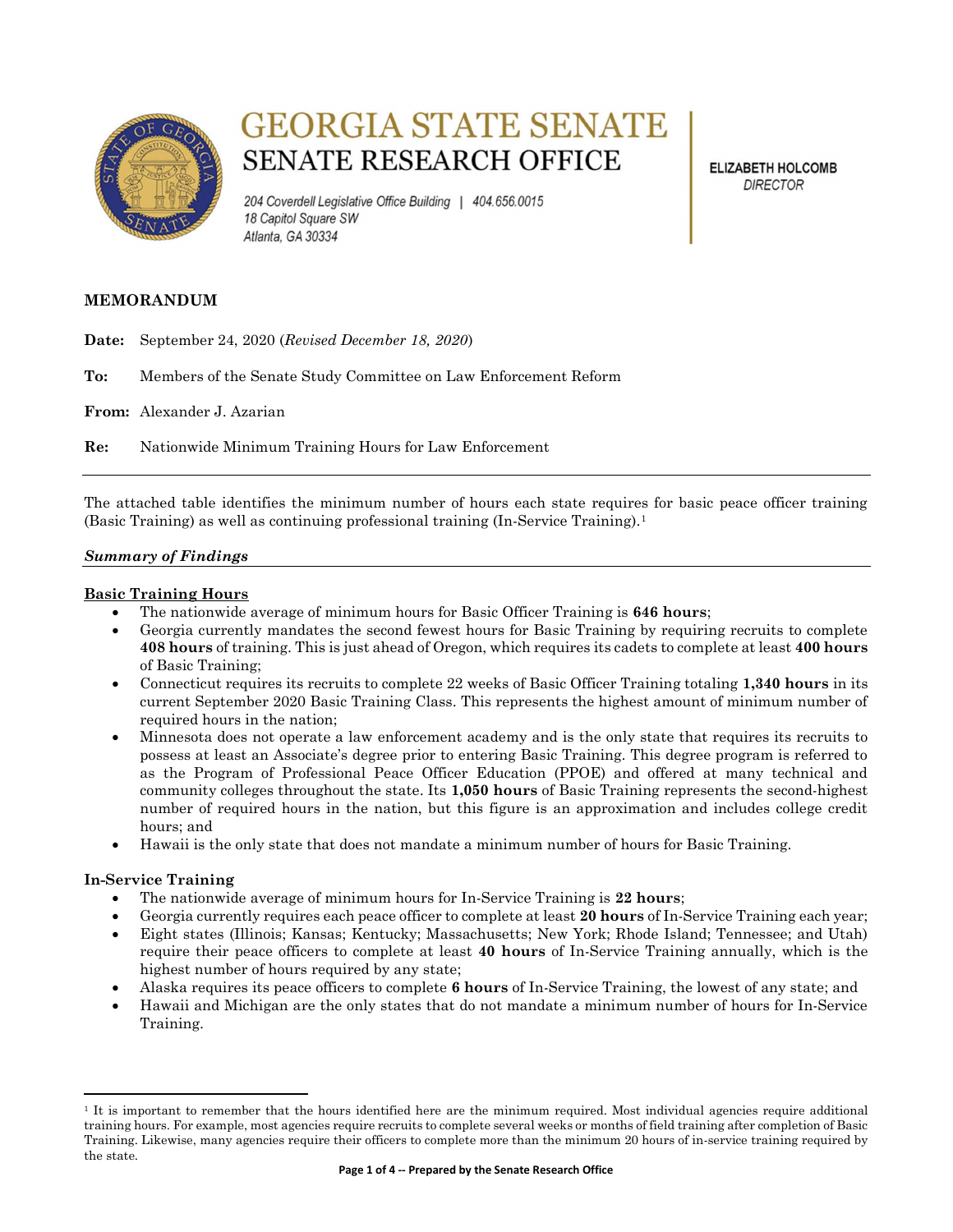## Minimum Law Enforcement Training Hours by State

| <b>STATE</b>         | <b>BASIC TRAINING HOURS</b>                      | <b>ANNUAL IN-SERVICE</b><br><b>TRAINING HOURS</b> | <b>NOTES ON IN-SERVICE TRAINING</b>                                                                                                                                                                                                                                                                                                                                                    |
|----------------------|--------------------------------------------------|---------------------------------------------------|----------------------------------------------------------------------------------------------------------------------------------------------------------------------------------------------------------------------------------------------------------------------------------------------------------------------------------------------------------------------------------------|
| Alabama              | 520                                              | 12                                                |                                                                                                                                                                                                                                                                                                                                                                                        |
| Alaska               | 650                                              | 6                                                 |                                                                                                                                                                                                                                                                                                                                                                                        |
| Arizona              | 585                                              | 8                                                 |                                                                                                                                                                                                                                                                                                                                                                                        |
| <b>Arkansas</b>      | 520                                              | 16                                                | At least 1 hour of racial profiling training.                                                                                                                                                                                                                                                                                                                                          |
| <b>California</b>    | 664                                              | 24 hours every 2                                  | Required courses include 2 hours of de-escalation training as well as 4 hours each of arrest and control; driving; and firearms or                                                                                                                                                                                                                                                     |
|                      |                                                  | years                                             | force options simulator. Other required courses: domestic violence every 2 years; first aid/CPR every 2 years; racial<br>profiling/racial diversity every 5 years.                                                                                                                                                                                                                     |
| Colorado             | 556                                              | 24                                                | At least 12 hours total in arrest control; driving; and firearms.                                                                                                                                                                                                                                                                                                                      |
| <b>Connecticut</b>   | 1340                                             | 60 hours every 3<br>years                         | At least 3 hours de-escalation; 9 hours of firearms/use of force; 2 hours rape crisis; 2 hours domestic violence; 3 hours human<br>relations (including serious mental illness); 1 hour juvenile law; 7 hours police and the law; 2 hours patrol procedures; 1 hour<br>gang violence; 1 hour bias/bigotry.                                                                             |
| <b>Delaware</b>      | 584                                              | 16                                                | Plus firearms, CPR, defibrillator, Taser certification. Additionally, a sexual assault course once every 4 years and 1 hour every 3<br>years on child sexual abuse.                                                                                                                                                                                                                    |
| <b>Florida</b>       | 770                                              | 40 hours every 4<br>years                         | Stun gun every year; Firearms every 2 years; Human diversity, Use of Force, domestic violence, juvenile sex offender and racial<br>profiling every 4 years.                                                                                                                                                                                                                            |
| Georgia              | 408                                              | 20                                                | 2 hours community policing. 3 hours of firearms training which must include: de-escalation; and firearms proficiency.                                                                                                                                                                                                                                                                  |
| Hawaii               | $\ast$                                           | $\ast$                                            | There is currently no minimum statewide standard for training in Hawaii.                                                                                                                                                                                                                                                                                                               |
| Idaho                | 600                                              | 40 hours every 2<br>years                         |                                                                                                                                                                                                                                                                                                                                                                                        |
| <b>Illinois</b>      | 560                                              | 40                                                | Must include de-escalation; civil rights; constitutional and proper use of law enforcement authority; cultural competency; human<br>rights; law update; procedural justice; and use of force.                                                                                                                                                                                          |
| Indiana              | 600                                              | 24                                                | Must include 2 hours in firearms; 2 hours in physical tactics/use of force; and 2 hours in police vehicle operation. Officers are<br>also required to receive training in de-escalation; mental disorders; addiction; missing persons; human trafficking; domestic<br>violence; child abuse; sudden infant death syndrome; and various first aid - But no minimum hours are specified. |
| lowa                 | 544                                              | 36 hours every 3<br>years                         | Hours do not include annual firearms proficiency or CPR certification.                                                                                                                                                                                                                                                                                                                 |
| <b>Kansas</b>        | 560                                              | 40                                                |                                                                                                                                                                                                                                                                                                                                                                                        |
| Kentucky             | 800                                              | 40                                                |                                                                                                                                                                                                                                                                                                                                                                                        |
| Louisiana            | 450                                              | 20                                                | 8 hours of firearms; 4 hours of defensive tactics/officer survival; 2 hours of legal updates; 6 hours of electives.                                                                                                                                                                                                                                                                    |
| <b>Maine</b>         | 720                                              | 40 Hours every 2<br>years                         | Must include 2 hours of de-escalation and 10-12 hours on specific topics that change every year.                                                                                                                                                                                                                                                                                       |
| Maryland             | 750                                              | 18                                                | Must include at least 1 hour of de-escalation and firearms training every year. Sexual abuse; victims' services; and identity fraud<br>victims' rights every 3 years. CPR every 2 years.                                                                                                                                                                                               |
| <b>Massachusetts</b> | 900                                              | 40                                                | Includes firearms qualification and CPR. Specific course requirements change every year. For 2020 they include: Legal updates<br>(6 hours); Procedures, Protocols, and Considerations for Investigations Involving Animals (3 hours); Police Survival (3 hours); and<br>Defensive Tactics classroom and skills (6 hours).                                                              |
| Michigan             | 594                                              | $\ast$                                            | Only mandatory training is firearms proficiency. The state does set advisory training standards: officer safety; communication;<br>emergency vehicle operations; defensive tactics; legal update; and mental disorders.                                                                                                                                                                |
| <b>Minnesota</b>     | 1050                                             | 48 hours every 3                                  | Training must include: Crisis intervention and mental illness crises; Conflict management and mediation; and Recognizing and                                                                                                                                                                                                                                                           |
|                      | (Requires an Associate's<br>Degree for Recruits) | years                                             | valuing community diversity and cultural differences to include implicit bias. Officers are also mandated to train annually in use<br>of force and once every 5 years in emergency vehicle operations/pursuit driving.                                                                                                                                                                 |
| <b>Mississippi</b>   | 490                                              | 24                                                |                                                                                                                                                                                                                                                                                                                                                                                        |
|                      |                                                  |                                                   |                                                                                                                                                                                                                                                                                                                                                                                        |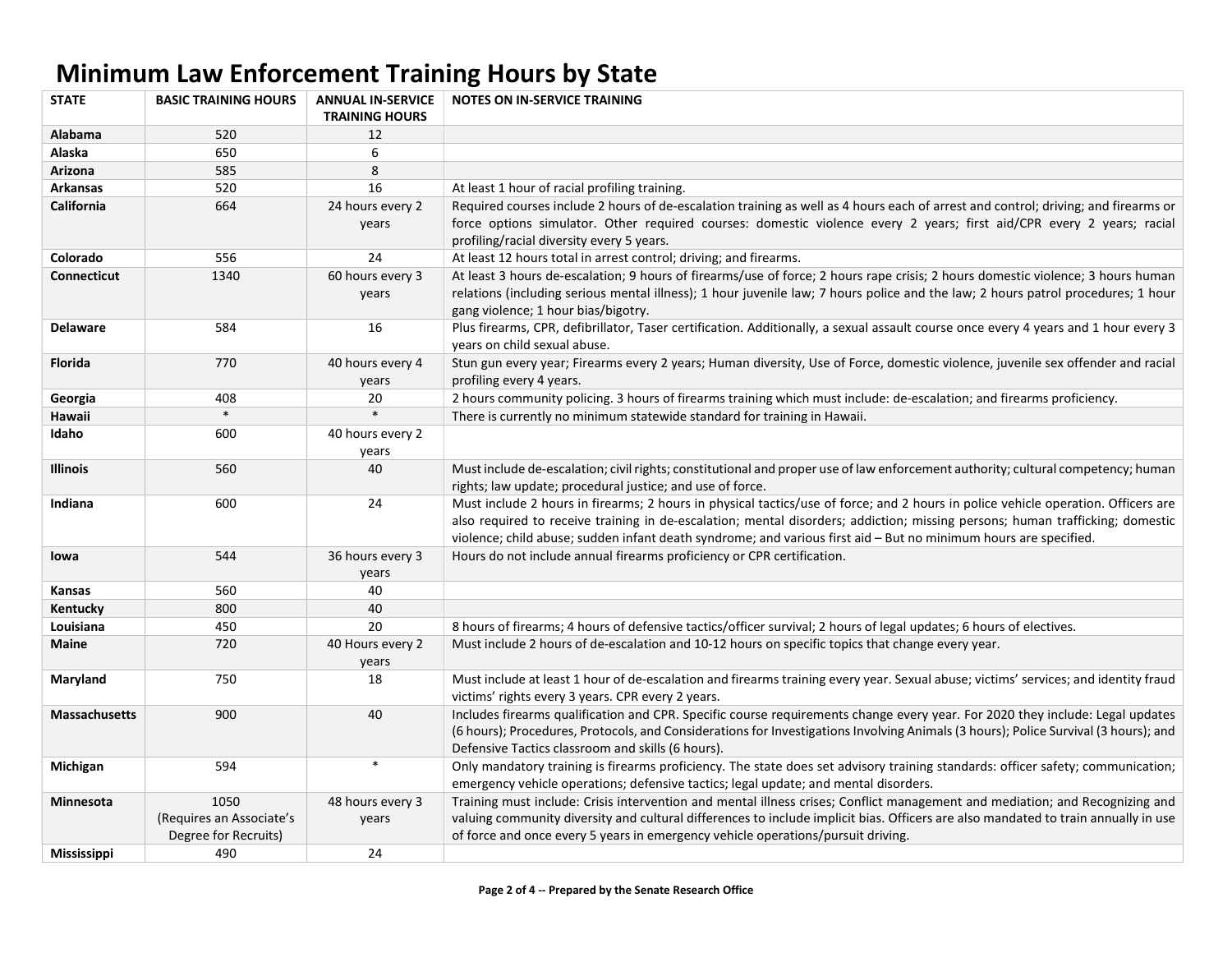| <b>STATE</b>            | <b>BASIC TRAINING HOURS</b> | <b>ANNUAL IN-SERVICE</b>  | <b>NOTES ON IN-SERVICE TRAINING</b>                                                                                                                                                                                                                                                                                                                                                                                                                                                                                                             |
|-------------------------|-----------------------------|---------------------------|-------------------------------------------------------------------------------------------------------------------------------------------------------------------------------------------------------------------------------------------------------------------------------------------------------------------------------------------------------------------------------------------------------------------------------------------------------------------------------------------------------------------------------------------------|
|                         |                             | <b>TRAINING HOURS</b>     |                                                                                                                                                                                                                                                                                                                                                                                                                                                                                                                                                 |
| Missouri                | 600                         | 24                        | Must include 1 hour racial profiling; 2 hours mental health; 2 hours officer well-being; 2 hours implicit bias recognition; 2 hours<br>de-escalation; and 2 hours firearms.                                                                                                                                                                                                                                                                                                                                                                     |
| Montana                 | 480                         | 18                        |                                                                                                                                                                                                                                                                                                                                                                                                                                                                                                                                                 |
| Nebraska                | 626                         | 20                        |                                                                                                                                                                                                                                                                                                                                                                                                                                                                                                                                                 |
| Nevada                  | 680                         | 12                        | Plus biannual firearms qualification; show proficiency in arrest and control/defensive tactics; show proficiency with any issued<br>less lethal weapon; review agency's use of force policy; and show proficiency in carotid restraint/lateral vascular neck restraint                                                                                                                                                                                                                                                                          |
|                         |                             |                           | if duties require.                                                                                                                                                                                                                                                                                                                                                                                                                                                                                                                              |
| <b>New</b><br>Hampshire | 640                         | 8                         | Plus firearms proficiency; use of force; first aid and CPR certificate renewal; and defensive tactics refreshers.                                                                                                                                                                                                                                                                                                                                                                                                                               |
| <b>New Jersey</b>       | 880                         | $\overline{7}$            | 4 hours mandatory training on domestic violence every year. At least 1 hour each of firearms proficiency; use of force; and<br>vehicular pursuit are also required each year.                                                                                                                                                                                                                                                                                                                                                                   |
| <b>New Mexico</b>       | 677                         | 40 hours every 2          | Must include 4 hours in safe pursuit; 1 hour in domestic violence incident training 2 hours in hate crimes; 1 hour annual training                                                                                                                                                                                                                                                                                                                                                                                                              |
|                         |                             | years                     | in ensuring child safety upon arrest; 4 hours of day and night firearms training; 2 hours in child abuse incident annual training; 1<br>hour in missing persons and Amber alert training; 2 hours in interaction with persons with mental impairments training; 30<br>minutes in tourniquet and trauma kit annual training; 2 hours in legal update training; and remaining training hours must be in<br>maintenance or advanced areas to meet the agencies specific needs.                                                                     |
| <b>New York</b>         | 700                         | 40                        |                                                                                                                                                                                                                                                                                                                                                                                                                                                                                                                                                 |
| <b>North Carolina</b>   | 640                         | 24                        | The required courses are updated annually. For 2020 these courses are: Firearms Training and Qualification (4 hours); Legal<br>Update (4 hours); Long Term Effects of Childhood Adversity (2 hours); Armed/Unarmed Security/Company Police: Understanding<br>Their Roles and Authority (2 hours); Suicide Prevention Education and Awareness (2 hours); Career Survival: Training and<br>Standards Issues (2 hours); Communication Strategies When Encountering Persons Who are Deaf or Hard of Hearing (2 hours);<br>and 6 hours of electives. |
| <b>North Dakota</b>     | 480                         | 60 hours every 3<br>years | Plus annual firearms proficiency.                                                                                                                                                                                                                                                                                                                                                                                                                                                                                                               |
| Ohio                    | 737                         | 24                        |                                                                                                                                                                                                                                                                                                                                                                                                                                                                                                                                                 |
| Oklahoma                | 600                         | 25                        | Training must include 1 hour on mental health issues. Training must also include the policies and protocols for responding to<br>sexual assault calls; guidelines for the collection and maintenance of sexual assault kits; and trauma-informed sexual assault<br>response and intervention "on a regular basis."                                                                                                                                                                                                                              |
| Oregon                  | 400                         | 84 hours every 3<br>years | Must include 8 hours of either firearms or use of force and 1 hour ethics training each year. 3 hours mental health/crisis<br>intervention training every 3 years. First Aid/CPR certification must be continuously maintained.                                                                                                                                                                                                                                                                                                                 |
| Pennsylvania            | 859                         | 12                        | Must include 3 hours of legal update training. First Aid/CPR certification must be continuously maintained.                                                                                                                                                                                                                                                                                                                                                                                                                                     |
| <b>Rhode Island</b>     | 892                         | 40                        | Training in hate crimes; gangs; domestic violence; and mental health/substance abuse emergencies required by statute.                                                                                                                                                                                                                                                                                                                                                                                                                           |
| <b>South Carolina</b>   | 488                         | 40 hours every 3<br>years | Must include 1 legal update course and 1 domestic violence course.                                                                                                                                                                                                                                                                                                                                                                                                                                                                              |
| <b>South Dakota</b>     | 520                         | 40 hours every 2<br>years | Must include training on the following issues pertaining to domestic abuse: enforcement of criminal laws in domestic abuse<br>situations; availability of community resources; and protection of the victim. After initial training, an officer must attend further<br>domestic abuse training at least once every four years. Every officer must requalify with duty handgun every year.                                                                                                                                                       |
| <b>Tennessee</b>        | 480                         | 40                        | Must include child sexual abuse; emergency vehicle operation; and 8 hours of firearms proficiency.                                                                                                                                                                                                                                                                                                                                                                                                                                              |
| Texas                   | 728                         | 40 hours every 2          | Training must include legal update. A 'basic peace officer' must also take Crisis Intervention Training (8 hours); Special                                                                                                                                                                                                                                                                                                                                                                                                                      |
|                         |                             | years                     | Investigative Topics (8 hours); & Cultural Diversity (8 hours). A course in Human Trafficking is also required but no hours are<br>specified.                                                                                                                                                                                                                                                                                                                                                                                                   |
| Utah                    | 600                         | 40                        |                                                                                                                                                                                                                                                                                                                                                                                                                                                                                                                                                 |
| Vermont                 | 640                         | 30                        | Includes firearms re-qualification; use of force training; First Aid/CPR; and biennial domestic violence training.                                                                                                                                                                                                                                                                                                                                                                                                                              |
| Virginia                | 480                         | 40 hours every 2<br>years | Must include 2 hours cultural diversity, and 4 hours legal update training.                                                                                                                                                                                                                                                                                                                                                                                                                                                                     |